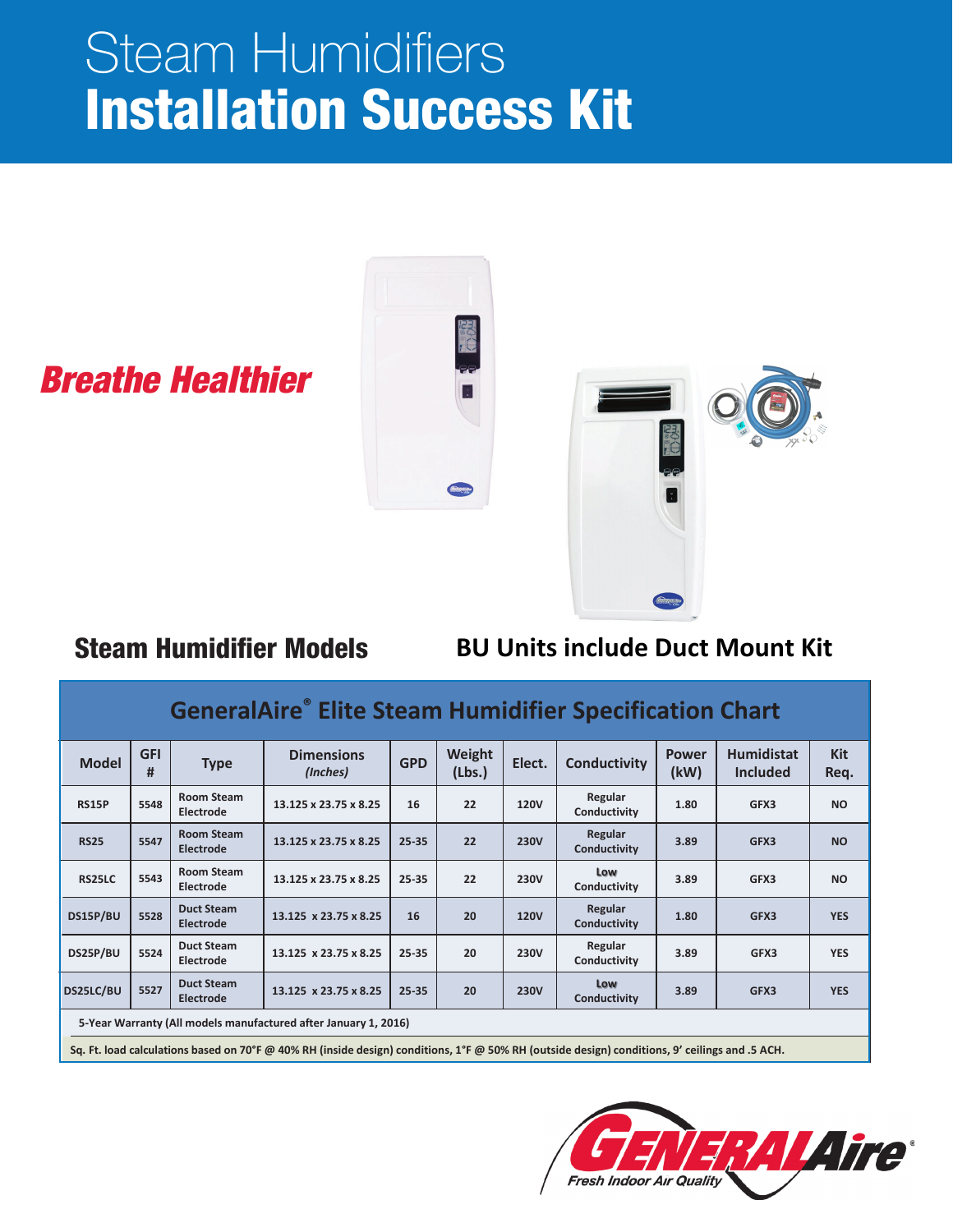## Selecting The Right Unit - 3 Easy Steps!



## Calculate Gallons Per Day (GPD).

| <b>Calculation</b>                               | <b>Example</b> |
|--------------------------------------------------|----------------|
| Total Square Footage =<br>(Include the basement) | 3,000          |
| X Average Ceiling Height =                       | 8'             |
| X Factor From Table to Right $=$                 | .00020         |
| $X$ 1.05 for Each Fireplace $=$                  | 1.05           |
| Humidity Load (PPH) =                            | 5.04           |
| <b>Humidity Load</b>                             | 5.04           |
| X 2.88 (Converts to GPD) =                       | 14.52 GPD      |

*Scan for GeneralAire® humidity calculator online.*



| <b>Indoor Air</b> | Indoor RH% |         |         |         |  |  |
|-------------------|------------|---------|---------|---------|--|--|
| Temp F            | 35%        | 40%     | 45%     | 50%     |  |  |
| 68                | 0.00015    | 0.00018 | 0.00021 | 0.00024 |  |  |
| 70                | 0.00017    | 0.00020 | 0.00023 | 0.00026 |  |  |
| 72                | 0.00019    | 0.00022 | 0.00025 | 0.00028 |  |  |

*The humidifier you select must generate at least 14.52 GPD to maintain desired humidity levels!*



#### Test the Water Conductivity Using the AP-2 Conductivity Tester

(measured in microSiemens per centimeter (µs/cm).

- \* 125 to 400 µs/cm requires a Low Conductivity (LC) model.
- \* 400 to 1,250 µs/cm requires a regular steam model.
- 1. Fill a glass with one cup of water from the steam humidifier water supply (figure A).
- 2. Turn the AP-2 tester on. Insert the tester into the glass of water (figure B).
- 3. Select your unit (from chart on front cover) based on the conductivity result.



Figure A **Figure B** 





AP-2 Conductivity Tester GFI #7066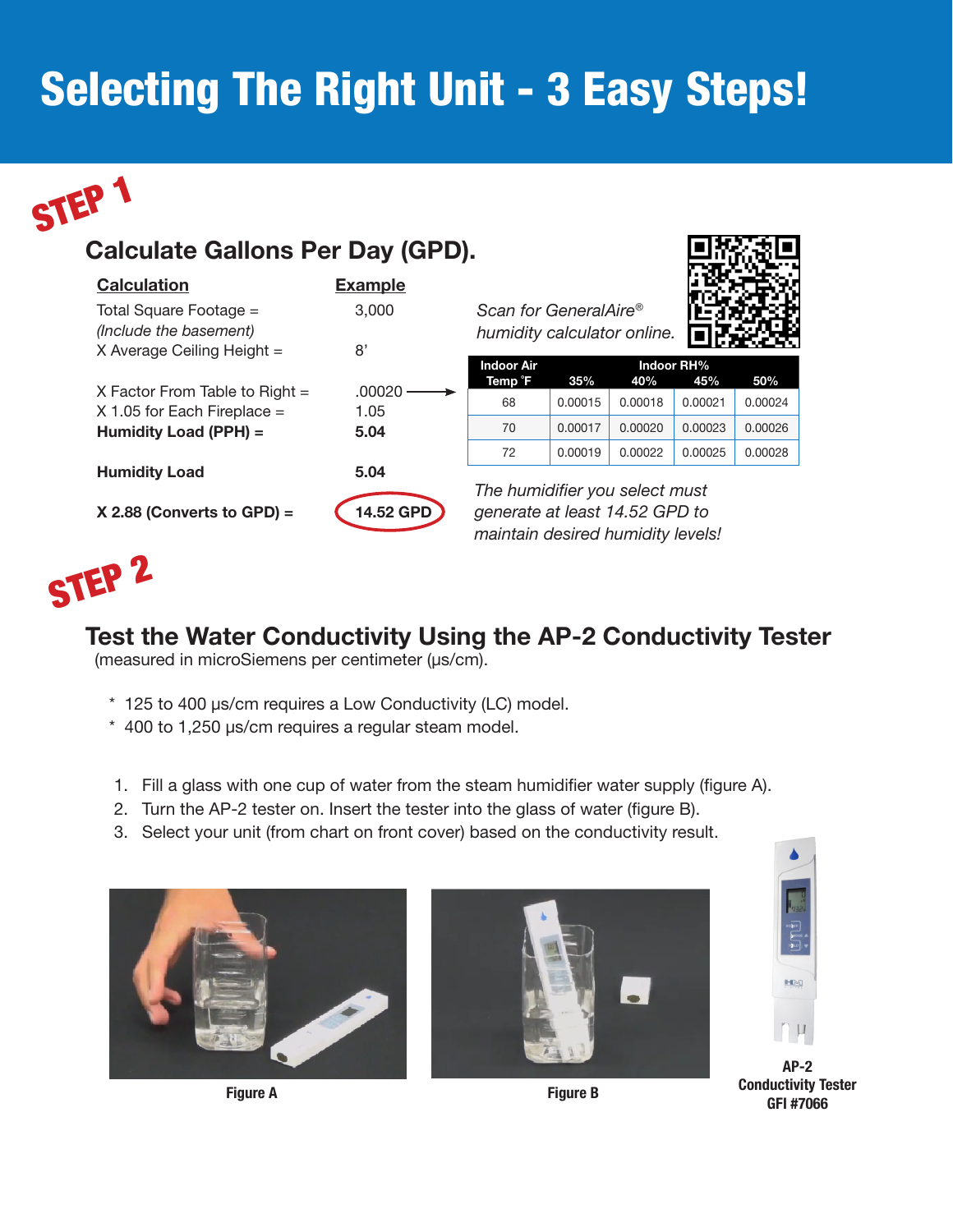## **Using the AP-2 Water Conductivity Tester**



## Select Your Model (and Kit for DS Models)

| <b>Elite Steam Models</b> | microSiemen<br>$(\mu S/cm)$ | <b>Conductivity</b> | <b>Repl. Steam</b><br><b>Cylinder</b> |
|---------------------------|-----------------------------|---------------------|---------------------------------------|
| DS25LC, RS25LC, DS25LCBU  | $125 - 400$                 | Low                 | $35 - 15$                             |
| DS15P,RS15P,DS15PBU       | $400 - 1250$                | Regular             | $15 - 14$                             |
| DS25, RS25, DS25PBU       | $400 - 1250$                | Regular             | $35 - 14$                             |

#### Selecting the Proper Duct Mount Kit

DS Models (only) require purchase of a duct mount kit.

#### Room Steam Injection **Duct Steam Injection**



RMB15 GFI #7545 Remote Mount Blower 110V



RMB35 GFI #7540 Remote Mount Blower 230V



EDMK4 GFI #7675 Economy Duct Mount Kit W/4' Hose



**DMNKit** GFI #7525 Duct Mount Kit W/8' Hose & GFX3 Humidistat

## Suggested Items to Bring to the Installation

(Things not included with the humidifier or duct mount kits that you will need for installation.)

- 1. 30-Amp 2-Pole Breaker
- 2. 10-Gage High-Voltage Wire
- 3. 18-2 Low Voltage Wire
- 4. 1 1/4" PVC Main Drain
- *5. Optional* High-Capacity Condensate Pump

*\*Each installation is different. The above list may not be complete.*

30-Amp 2-Pole Breaker